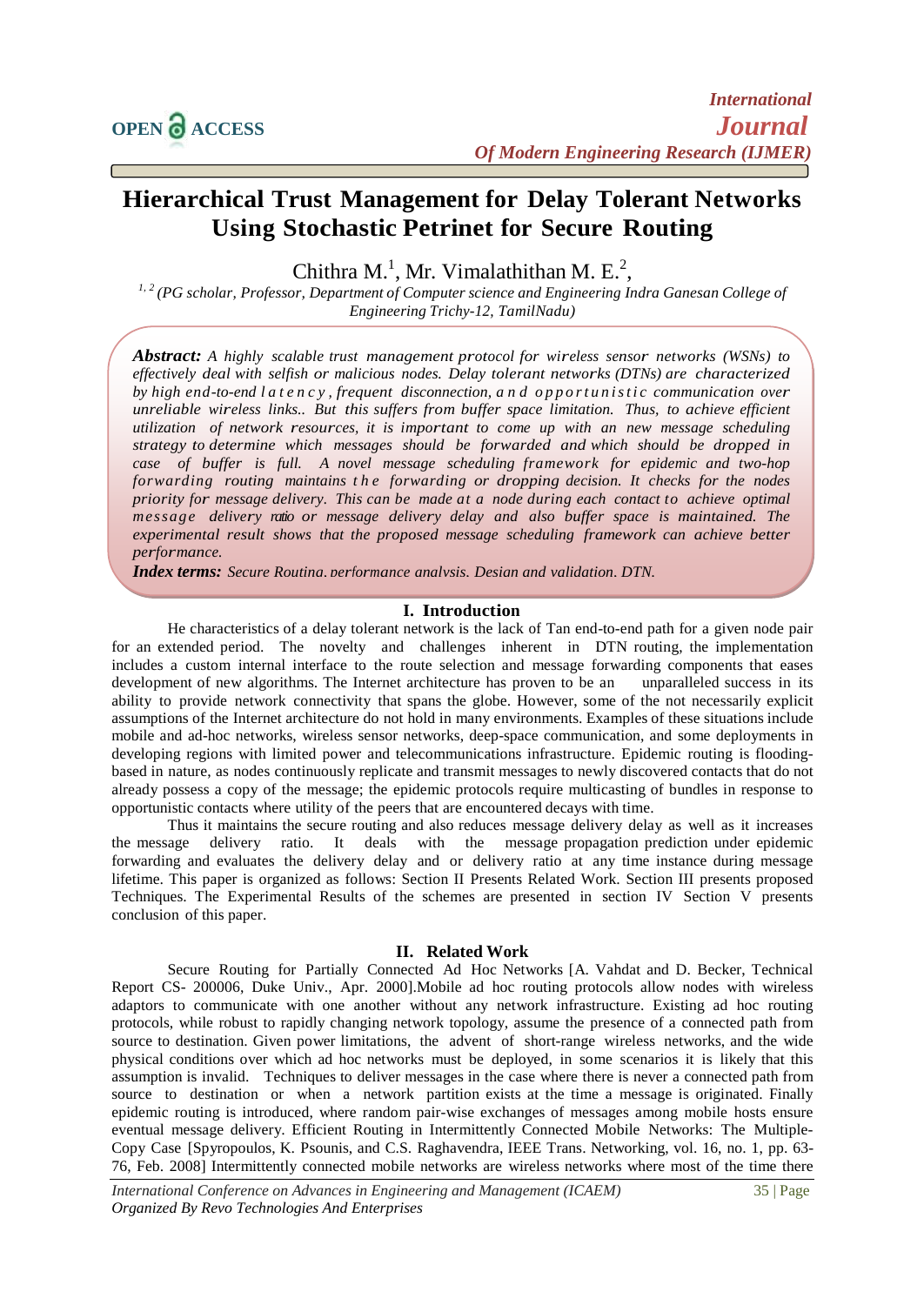does not exit a complete path from the source to the destination. There are many real networks that follow this model, for example, wildlife tracking sensor networks, military networks, vehicular ad hoc networks, etc. Then propose a family of multi-copy protocols called Spray routing, which can achieve both good delays and low transmissions. Spray routing algorithms generate only a small, carefully chosen number of copies to ensure that the total number of transmissions is small and controlled. The proposed security mechanism consists of a trust management mechanism and an iterative reputation management scheme despite this, theory and simulations show that secure routing:

1. To maintain social selfishness, SSAR allocates resources such as buffers and bandwidth based on packet priority which is related to the social relationship among nodes.

2. At the same time achieve better delays than all existing schemes in most scenarios, if carefully designed. It has very desirable scalability characteristics, with its relative performance improving as the network size increases. The Message Delay in Mobile Ad Hoc Networks [R.Groenevelt,p.Nain and G.Koole, July-2005]A stochastic model is introduced that accurately models the message delays in mobile ad hoc networks where nodes relay messages and the networks are sparsely populated. The model has only two input parameters:

1. The number of nodes.

2. Parameter of an exponential distribution which describes the time until two random mobiles come within communication range of one another.

From this we derive both a closed-form expression and an asymptotic approximation of the expected message delay. As an additional result, the probability distribution function is obtained for the number of copies of the message at the time the message is delivered.

## **These calculations are carried out for two factors:**

1. Healthiness. 2. Unselfishness. Routing protocols using relay nodes have been proposed that increase the message delivery ratio in mobile ad hoc networks. These protocols operate on a store-carry-forward mode to take advantage of node mobility to improve node connectivity, and ultimately the message throughput

# **III. System Overview**

Hierarchical trust management using Stochastic Petri Net technique to increase the message delivery ratio also reduces the message delivery delay.

## **1) NODE FORMATION MODULE**

In node formation module, to analyze social relations between nodes (i.e. people), Need to define their neighbor node in terms of their behavior. For this purpose, we define new metric measuring different aspects of neighbor node behavior recorded in the history of their encounters with other nodes. It also differentiates according to time of day and proposes to use different friendship communities in different time periods. Each node keeps a friend list in its local storage. A similar concept to the friendship relationship, where familiar strangers are identified based on co location information in urban transport environments for media sharing. The goals of Secure Routing are to:

1. Maximize message delivery rate.

- 2. Minimize message latency.
- 3. Minimize the resource consumption.

# **2) ANALYSIS THE TRUST NODE LIST**

In this module QoS trust is evaluated through the communication network by the capability of a node to deliver messages to the destination node. Consider connectivity and energy to measure the QoS trust level of a node. The connectivity QoS trust is about the ability of a node to encounter other nodes due to its movement patterns. The energy QoS trust is about the battery energy of a node to perform the basic routing.

# **3) SPN MODULE**

In this SPN module is to yield ground truth status of a node in terms of its healthiness, unselfishness, connectivity, and energy status. Then we can check subjective trust against ground truth status for validation of trust protocol designs. Below we explain how we leverage the SPN model to determine a node's ground truth status. Energy is an integer holding the amount of energy left in the node, location is an integer holding the location of the node, maliciousness is a binary variable with 1 indicating the node is malicious and 0 otherwise, and selfishness is a binary variable with 1 indicating the node is socially selfish and 0 otherwise. A selfish node will forward a packet only if the source, current carrier or the destination is in its friend list. The selection of trust properties is application driven. In DTN r o u t i n g, message d e l i v e r y r at i o and message delay are two important factors. We consider—healthiness, —unselfishness, and —energy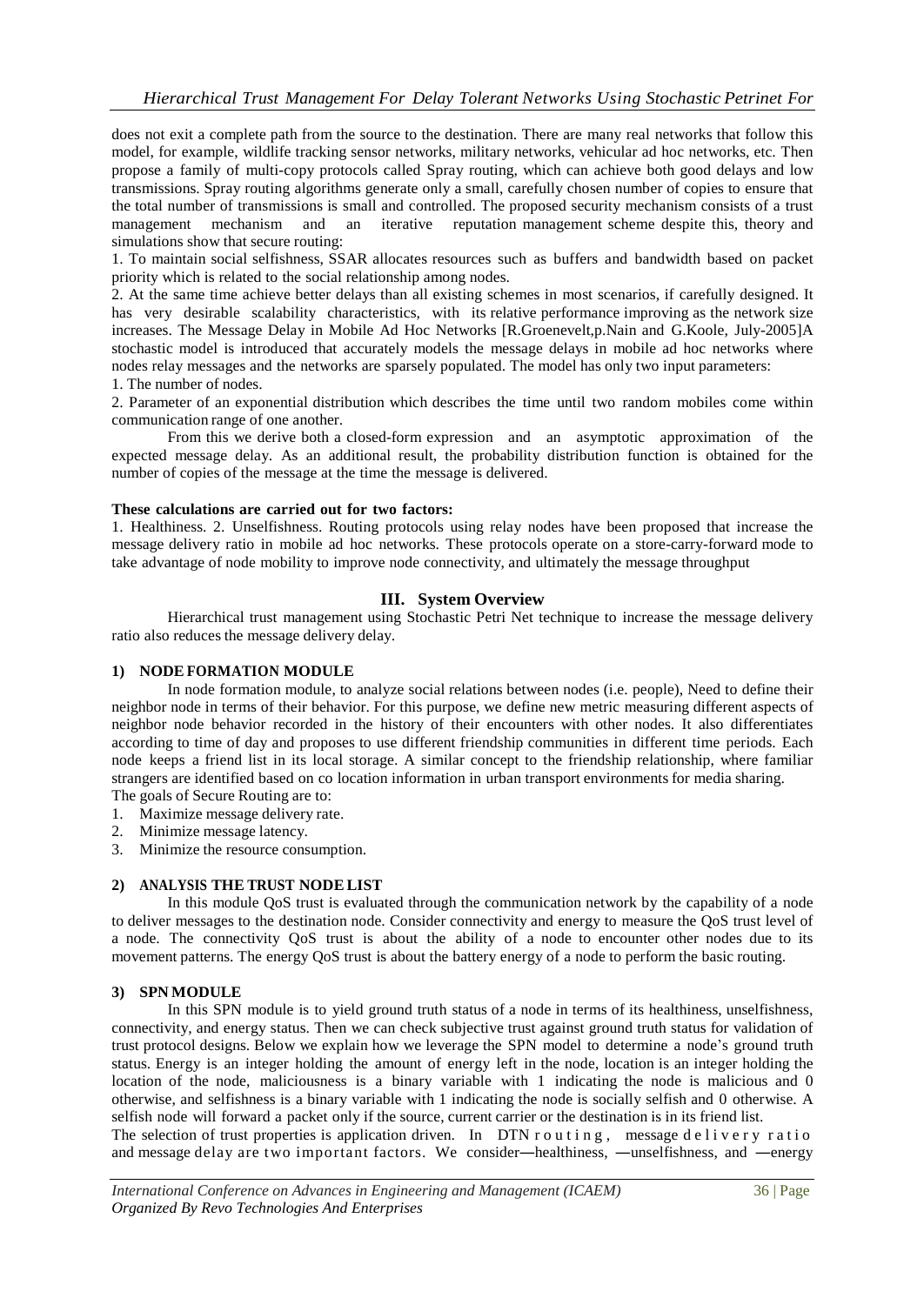in order to achieve high message delivery ratio, and we consider―connectivity to achieve low message delay.

A novel model-based analysis methodology via extensive simulation. Specifically we develop a mathematical model based on continuous-time semi- Markov stochastic processes (for which the event time may follow any general distribution) to define a DTN consisting of a large number of mobile nodes exhibiting heterogeneous social and QoS behaviors. We take the concept of operational profiles in software reliability engineering as we build the mathematical model. An operational profile is what the system expects to see during its operational phase. During the testing and debugging phase, a system would be tested with its anticipated operational profile to reveal design f aults. Failures are detected and design faults causing system failures are removed to improve the system reliability. The operational profile of a DTN system specifies the operational and environmental conditions. Typically this would include knowledge regarding (a) hostility such as the expected % of misbehaving nodes and if it is evolving the expected rate at which nodes become malicious or selfish or even the expected % of misbehaving nodes as a function of time; (b) mobility traces providing information of how often nodes meet and interact with each other; (c) behavior specifications defining good behavior and misbehavior during protocol execution; and (d) resource information such as how fast energy is consumed.



Fig. 1. sy stem architecture.

**a.** Location (Connectivity): The connectivity trust of node m toward node d is measured by the probability that both node m and node d are in the same location at time t. We use the location subnet to describe the location status of a node. Transition T\_LOCATION is triggered when the node moves to a new area from its current location according to its mobility pattern.

**b.** Energy: We use the energy subnet to describe the energy status of a node. Place energy represents the current energy level of a node. An initial energy level ( ) of each node represented by a number of tokens is assigned according to node heterogeneity information. A token is taken out when transition T\_ENERGY fires representing the energy consumed during protocol execution, packet forwarding and/or performing attacks in the case of a malicious node. The rate of transition T\_ENERGY indicates the energy consumption rate which varies depending on the ground truth status of the node (i.e., malicious or selfish). The operational profile specifies the energy consumption rate of a malicious node vs. a selfish node vs. a well-behaved node.

**c.** He althiness: A malicious node is necessarily unhealthy. So we will know the ground truth status of healthiness of the node by simply inspecting if place maliciousness contains a token.

**d.** Unselfishness: A socially selfish node drops packets unless the source, current carrier or the destination node is in its friend list. We will know the ground truth status of unselfishness of the node by simply inspecting if place selfishness contains a token.

*International Conference on Advances in Engineering and Management (ICAEM)* 37 | Page *Organized By Revo Technologies And Enterprises*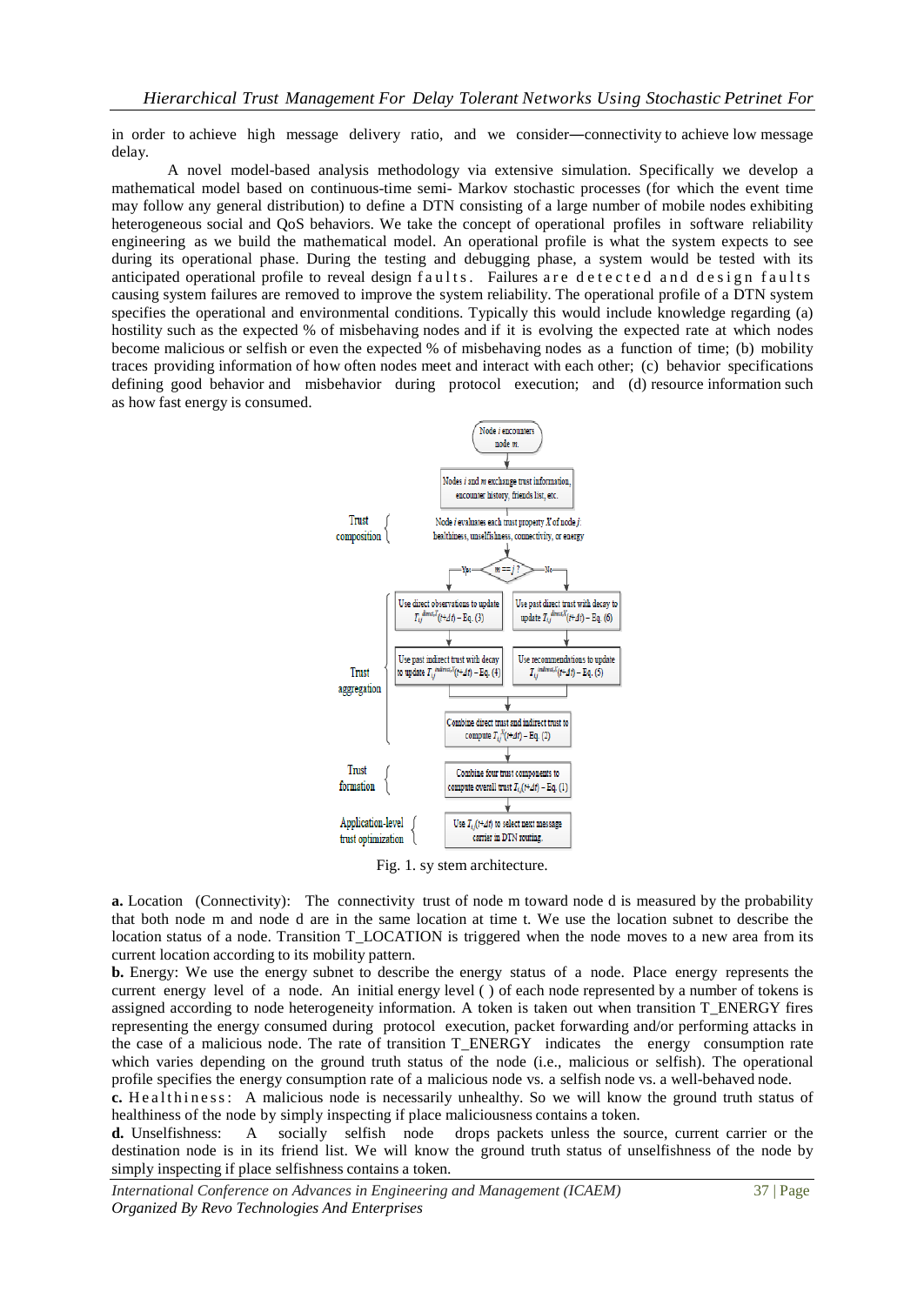## **4) TRUST BASED DTN ROUTING**

Trust-based routing protocol can effectively trade off message overhead and message delay for a significant g a in in delivery ratio. to design and validate a dynamic trust management protocol for DTN routing performance optimization in response to dynamically changing conditions such as the population of misbehaving This module is used for the purpose of message scheduling. The message scheduling framework consists of 4 processes.

#### **1. Summary Vector Exchange Module (SVEM):**

The network information summarized as a summary vector is exchanged between the sender and the intermediate nodes, which includes the following data:

1) Statistics of inter encounter time of every node pair maintained by the nodes.

2) Statistics regarding the buffered messages, including their IDs, remaining time to live (Ri), destinations for each incoming message.

#### **2. Network State Estimation Module (NSEM):**

The NSEM is used to obtain the estimated mi (Ti), ni (Ti), and si (Ti) Where,

mi (Ti) – Number of nodes who have seen message i

ni (Ti) - Number of copies of the message i.

si (Ti) – Number of nodes who have seen message i and their buffers were not full.

#### **3. Utility Calculation Module (UCM):**

UCM is used to optimize the average delivery ratio or delivery delay i.e., estimates per- message utility value.

## **4. Decision:**

The decision of forwarding or dropping the buffered messages is made based on the buffer occupancy status and the utility value of the messages.

#### **5) PERFORMANCE EVALUATION**

In this Module it compares the message delivery ratio, delay, and overhead generated by our trust protocol against Bayesian trust-based, PROPHET, and epidemic routing protocols. The results demonstrate that our trust-based secure routing protocol designed to maximize delivery ratio can effectively trade off message overhead for a significant gain in delivery ratio. In particular, our protocol and Bayesian trust-based routing have less performance degradation in message delivery ratio than PROPHET when the percentage of malicious nodes increases. The reason is that using trust to select the next message carrier can avoid messages being forwarded to malicious nodes and then being dropped. Further, our trust- based routing protocol outperforms Bayesian trust-based routing and PROPHET in delivery ratio as it applies the best trust formation out of social and QoS trust properties. Moreover, it is assumed that every node is aware of all messages that has encountered during contacts with other nodes, which raises practicability issue. This can be resolved by a newly proposed technique, it will provide optimal message delivery ratio and also reduces the message delivery delay.

| <b>RAT</b><br>E(%) | <b>RATE</b><br>AVG(S) | LATENCY | DELI-<br><b>VERY</b> |
|--------------------|-----------------------|---------|----------------------|
| 250m               | 94.0                  | 98.2    | 100.0                |
| 100 <sub>m</sub>   | 99.0                  | 34.3    | 100.0                |
| 10 <sub>m</sub>    | 99.0                  | 82.0    | 97.0                 |
| 25m                | 98.0                  | 85.3    | 99.0                 |

# **3.1TECHNIQUES USED**

## **1. Best Trust Formation Protocol Settings to Maximize Application Performance**

The trust formation issue to optimize application performance. For the secure routing application, two most important performance metrics are message delivery ratio and delay. The delivery ratio as the percentage of messages that are delivered successfully within an application deadline which is the maximum delay the application can tolerate. The best trust formation for maximizing delivery ratio under double- copy forwarding, given the percentage of malicious nodes as input. First observe there is a distinct set of optimal weight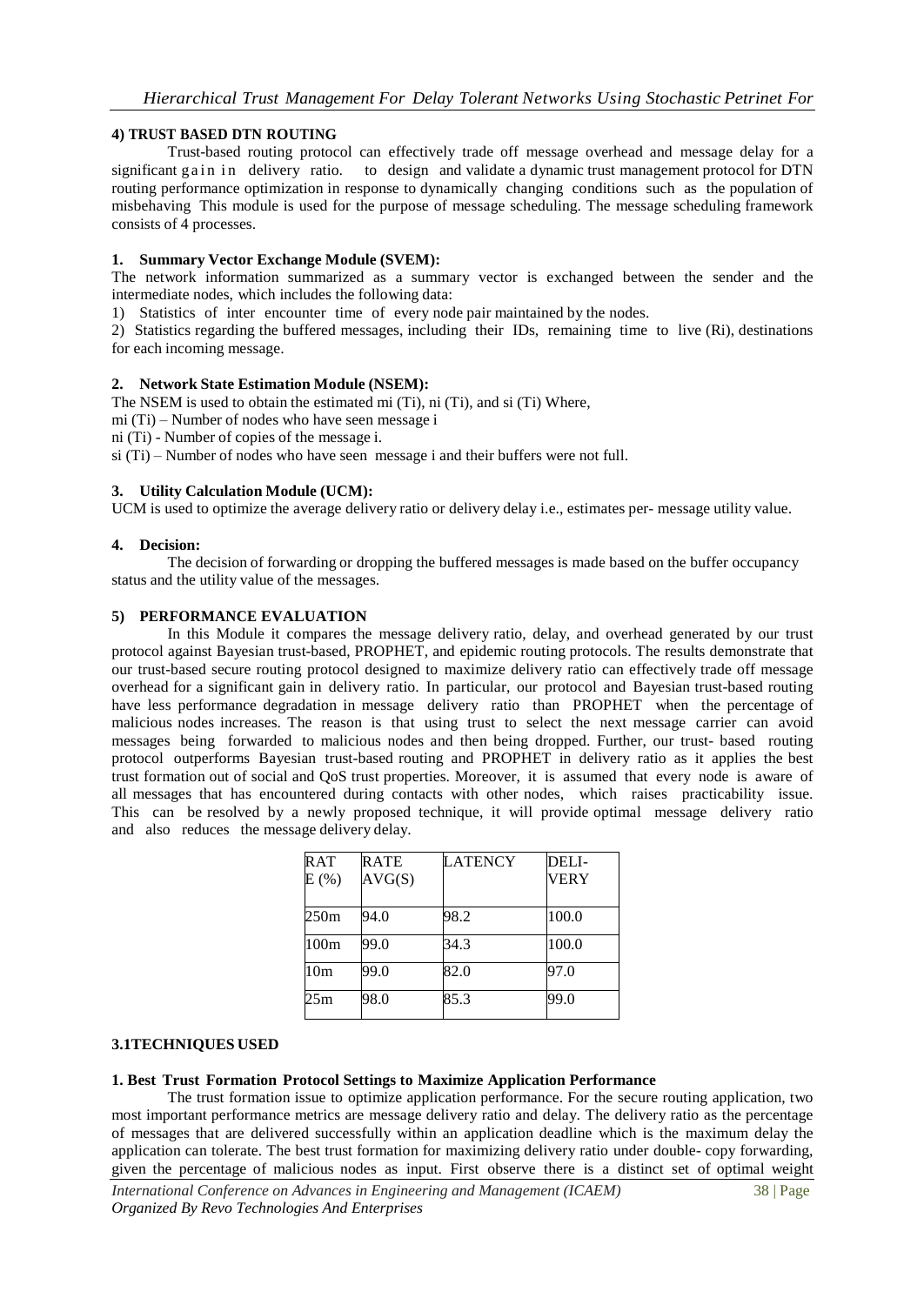settings under which delivery ratio is maximized. Second, the optimal weight of the healthiness trust property increases as the % of malicious node increases. The maximum delivery ratio obtainable when the system operates under the best trust formation setting identified. The delivery ratio remains high even as the % of malicious nodes increases to as high as 45%. This to some extent demonstrates the resiliency property of our trust-based routing protocol against malicious attacks.

## **2. Best Application-Level Trust Optimization Design Settings to Maximize Application Performance**

An application-level trust optimization design by setting a trust recommender threshold to filter out less trustworthy recommenders, and a trust carrier threshold to select trustworthy carriers for message forwarding .These two thresholds are dynamically changed in response to environment changes. A node's trust value is assessed based on direct trust. The trust of one node toward another node is updated upon encounter events. Each node will execute the trust protocol independently and will perform. An architecture description is a formal description and representation of a system, organized in a way that supports reasoning about the structure of the system which comprises system components, the externally visible properties of those components, the relationships between them and provides a plan from which products can be procured and systems developed that will work together to implement the overall system. This shows the message is send from source node. Source sends the message to intermediate nodes. Inside the buffer decision is taken. Finally the message reaches the destination.

# **Summary Vector Exchange Module:**

The network information summarized as a summary vector is exchanged between the sender and the intermediate nodes, which includes the following data: Statistics of inter encounter time of every node pair maintained by the nodes Statistics regarding the buffered messages, including their IDs, remaining time to live (Ri), destinations for each incoming message.

Network State Estimation Module (NSEM):

The NSEM is used to obtain the estimated mi (Ti), ni (Ti), and si (Ti) Where, mi (Ti) – Number of nodes who have seen message i ni (Ti) - Number of copies of the message si (Ti) – Number of nodes who have seen message i and their buffers were not full.

**Utility Calculation Module:** UCM is used to optimize the average delivery ratio or delivery delay. **Decision:** The decision of forwarding or dropping the buffered messages is made.

# **IV. Results and Analysis**

Fig. 4.1-4.4 shows the experimental result of four modules. Fig 4.1 shows the Node formation. Fig 4.2 shows Analysis the trust node list. Fig 4.3 shows the SPN model.



Fig.4.1Node Formation



Fig.4.2 Analysis the trust node list

*International Conference on Advances in Engineering and Management (ICAEM)* 39 | Page *Organized By Revo Technologies And Enterprises*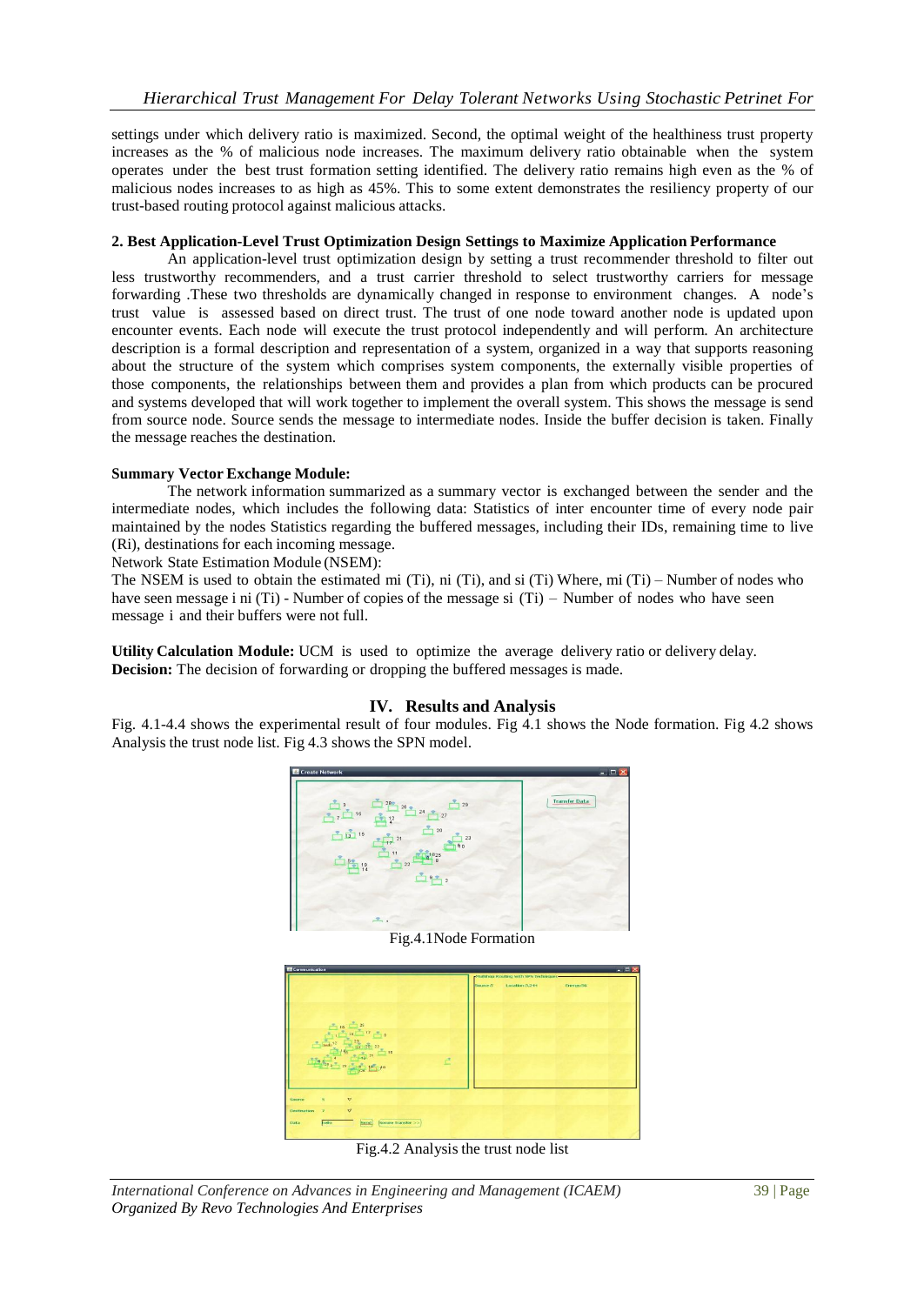

# **THE DECISION**

| Case   | Entropy                                                        | Frequency                                                                      | Conclusion                                                 | Score                                       |
|--------|----------------------------------------------------------------|--------------------------------------------------------------------------------|------------------------------------------------------------|---------------------------------------------|
| 2<br>4 | High ( $>\alpha$ )<br>Low $(\alpha)High (>\alpha)Low (\alpha)$ | High ( $> \beta$ )<br>High ( $> \beta$ )<br>Low $(< \beta)$<br>Low $(< \beta)$ | Potential<br>Medium threat<br>Potential later<br>No threat | b <sub>1</sub><br>$b_2$<br>$b_3$<br>$b_4=0$ |

The performance graph shows the message delivery ratio comparison with routing protocols and DTN. With the Epidemic scheme, whenever two nodes encounter each other, they exchange all messages they do not have in common. Therefore, the message copies are spread like an "epidemic" throughout the network to every node using the maximum amount of resources. With controlled flooding, a limited number of copies of each message are generated and disseminated throughout the network hop forwarding or source. We performed a comparative analysis of trust-based secure routing running on top of our trust management protocol with Bayesian trust-based routing and non-trust-based routing protocols (PROPHET and epidemic) in DTNs. Our results backed by simulation validation demonstrate that our trust-based secure routing protocol outperforms Bayesian trust-based routing and PROPHET. Further, it approaches the ideal performance of epidemic routing in delivery ratio and message delay without incurring high message or protocol maintenance overhead.

# **V. Conclusion and Future Scope**

It is concluded that a hierarchical trust management framework for epidemic and two-hop forwarding routing in homogeneous DTNs, aiming to optimize either the message delivery ratio or message delivery delay. The proposed framework incorporates a suite of novel mechanisms for network state estimation and utility derivation, such that a node can obtain the priority for dropping each message in case of full buffer. The future scope is to develop another type of routing schemes. (a) Devising and validating a decentralized trust management scheme for autonomous WSNs without base stations;(b) Investigating the impact of the cluster size and the trust update interval to the protocol performance and lifetime of a given WSN. Thus message delivery can be made faster better than the existing system. The packet delivery ratio can be estimated by using the routing schemes. Instead of using priority based method selection of node priority can be done with another scheduling scheme. Thus more delay can be reduced by using new techniques.